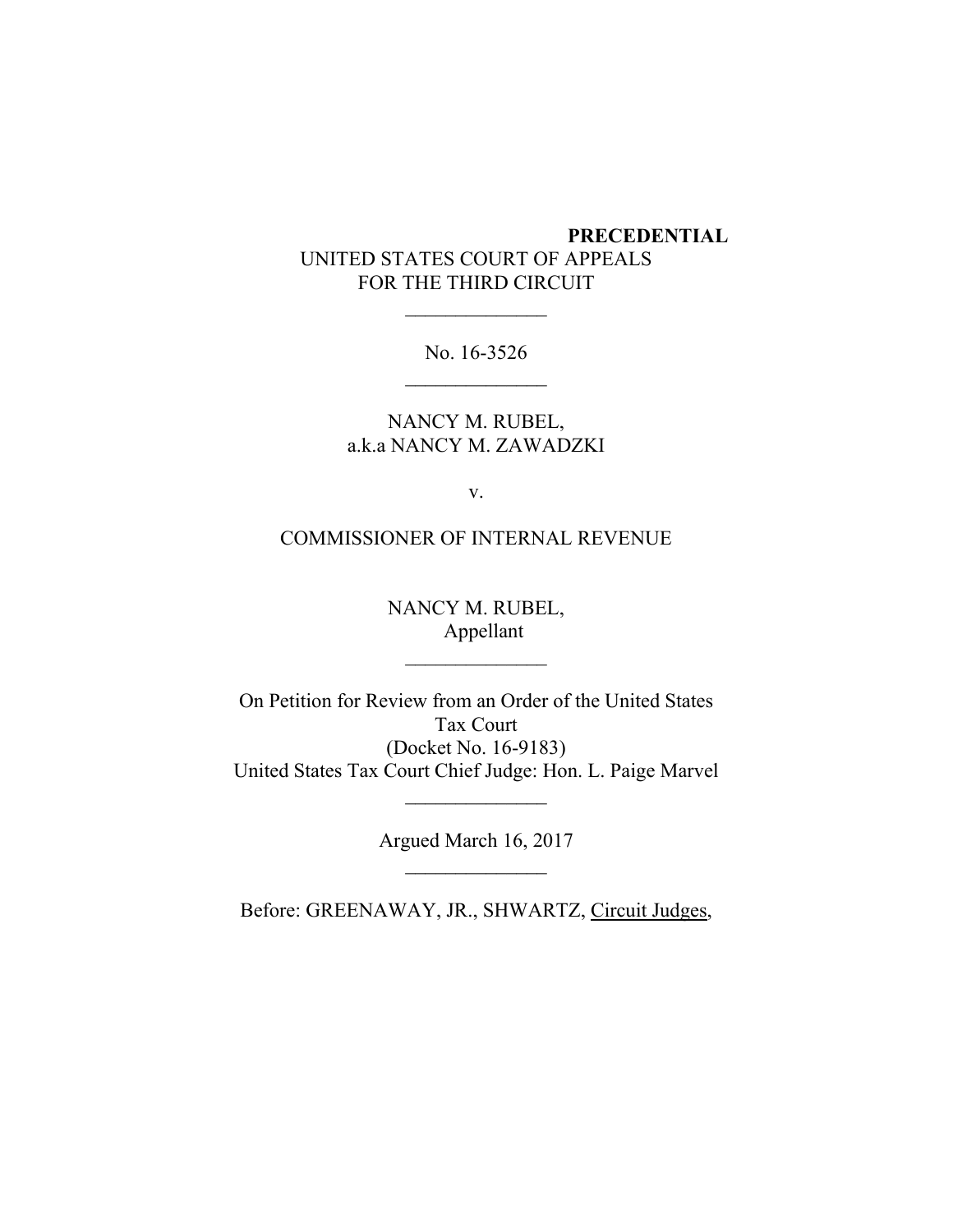and SIMANDLE, Chief District Judge.<sup>\*</sup>

(Opinion Filed: May 9, 2017)

## OPINION

T. Keith Fogg Legal Services Center of Harvard Law School 122 Boylston Street Jamaica Plain, MA 02130

Carlton M. Smith [ARGUED] #4AW 255 West 23rd Street New York, NY 10011 *Counsel for Appellant* 

Richard P. Caldarone [ARGUED] Gilbert S. Rothenberg Francesca Ugolini United States Department of Justice Tax Division 950 Pennsylvania Avenue, N.W. P.O. Box 502 Washington, DC 20044 *Counsel for Appellee*

<sup>\*</sup> Honorable Jerome B. Simandle, Chief District Judge of the United States District Court for the District of New Jersey, sitting by designation.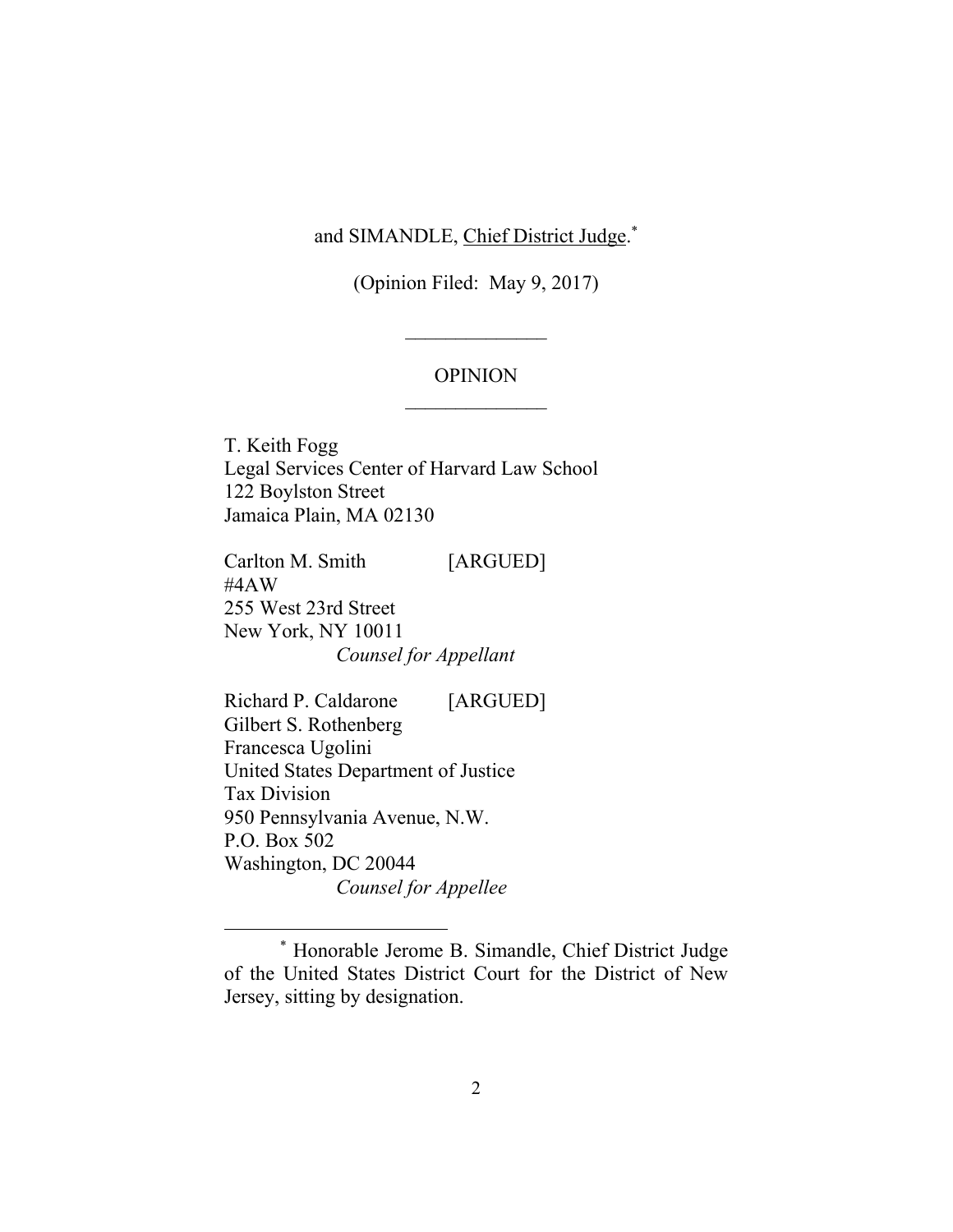### SHWARTZ, Circuit Judge.

 $\overline{a}$ 

Nancy Rubel appeals the United States Tax Court's dismissal of her petition for lack of jurisdiction. Because Rubel failed to file her petition by the deadline set forth in 26 U.S.C.  $§ 6015(e)(1)(A)$ , and because that deadline is jurisdictional, the Tax Court properly dismissed her petition, and we will affirm.

I

Generally, when spouses file a joint tax return, each spouse is jointly and severally liable for the tax due. 26 U.S.C. § 6013(d); Callaway v. Comm'r, 231 F.3d 106, 111 (2d Cir. 2000). Under  $\S$  6015(c), a jointly filing spouse may seek relief from joint and several liability for a tax deficiency if the couple is legally separated, no longer married, and not living together.<sup>1</sup> § 6015(c). In addition, for taxpayers who do not satisfy § 6015(c), the IRS has discretion to grant relief where it would be "inequitable to hold the individual liable for any ... deficiency." Id.  $\S$  6015(f). These avenues for relief are referred to as the innocent spouse relief provisions. If the IRS denies relief, then the taxpayer may file a petition with the Tax Court. Id.  $\S 6015(e)$ .

Rubel and her ex-husband filed joint income tax returns from 2005 through 2008. They had an unpaid tax liability for each year. In 2015, Rubel asked the IRS to

<sup>&</sup>lt;sup>1</sup> Section 6015(b) provides an avenue to seek relief where the joint return understates the amount the taxpayers owe. 26 U.S.C. § 6015(b).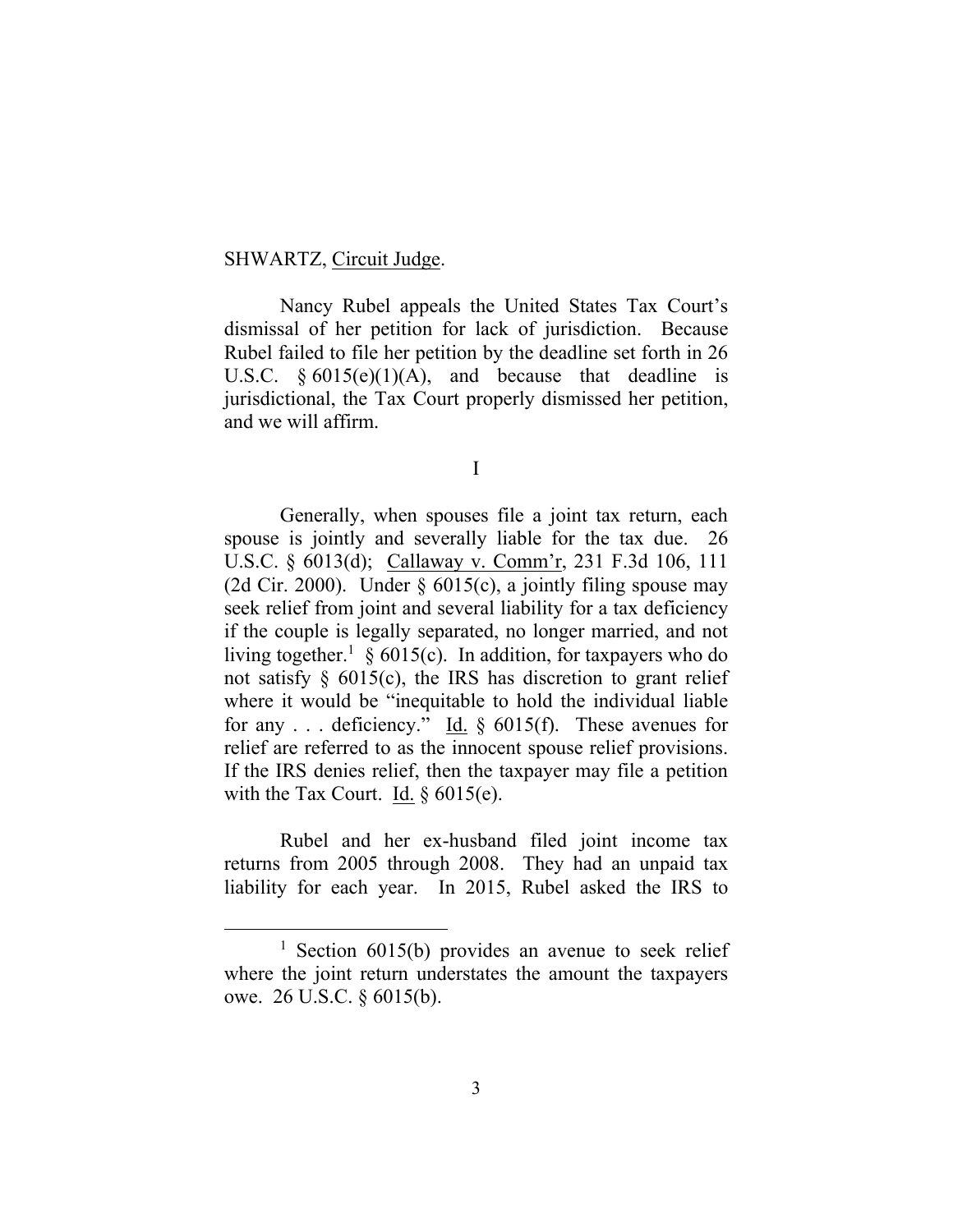relieve her from this liability under the innocent spouse relief provisions of § 6015.

On January 4, 2016, the IRS sent Rubel three identical notices of its final determination denying her requests for relief for tax years 2006 through 2008. On January 13, 2016, the IRS sent Rubel a similar denial for the 2005 tax year. The determinations notified Rubel that, if she disagreed with the IRS's decision, she could file a petition with the Tax Court to review the denial for relief within ninety days from the date of the determination. Accordingly, Rubel needed to file a petition with the Tax Court by April 4, 2016<sup>2</sup> for the 2006 through 2008 tax years and by April 12, 2016 for the 2005 tax year.

Before filing a petition with the Tax Court, Rubel submitted additional information to the IRS. In a March 3, 2016 letter, the IRS informed Rubel that it "considered the information and still propose[d] to deny relief in full." App. 45. The IRS also notified Rubel of the following:

> Please be advised this correspondence doesn't extend the time to file a petition with the U.S. Tax Court. Your time to petition the U.S. Tax Court began to run when we issued you our final determination on Jan. 04, 2016 and will end on Apr. 19, 2016. However, you may continue to work with us to resolve your tax

 $2$  The ninetieth day after January 4, 2016, was Sunday, April 3, 2016. The Internal Revenue Code provides that the deadline for filing a petition is extended until the "next succeeding day which is not a Saturday, Sunday, or a legal holiday." Id. § 7503.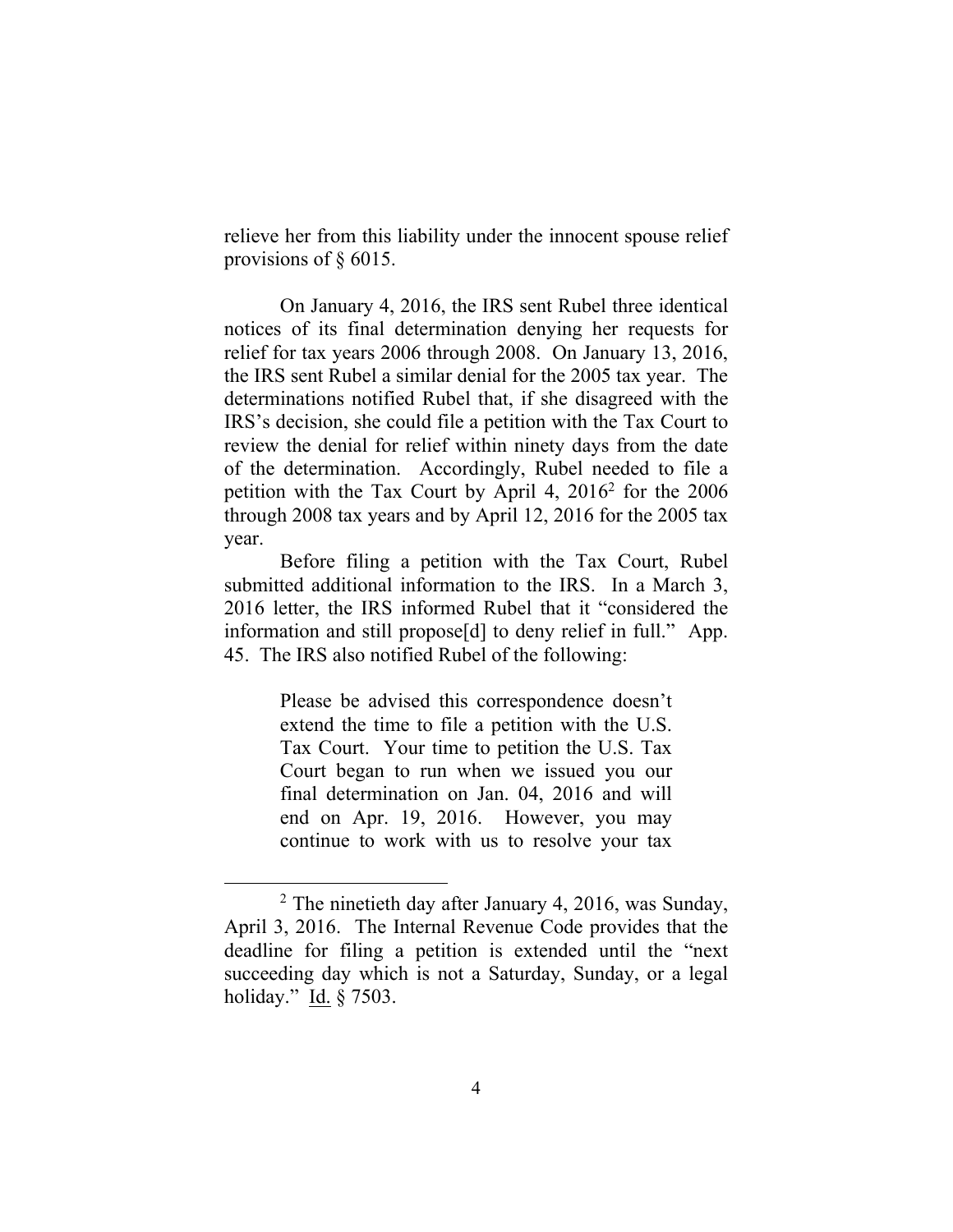matter.

 $\overline{a}$ 

App. 45. This letter contained incorrect information. The deadlines for Rubel to petition the Tax Court regarding the final determinations were April 4 and 12, 2016, not April 19, 2016.

Rubel mailed a petition challenging the IRS's determinations to the Tax Court on April 19, 2016. The IRS moved to dismiss the petition, arguing that because Rubel failed to file the petition within ninety days of the date of the notices of final determination, the Tax Court lacked jurisdiction to review the petition under  $§ 6015(e)(1)(A)$ . Rubel opposed the motion and argued that the March 3, 2016 letter started a new ninety-day period for filing a petition and, in any event, that the IRS should be equitably estopped from relying on the statutory deadline because the March 3 letter contained erroneous information. The Tax Court agreed with the IRS and dismissed the petition for lack of jurisdiction. Rubel appeals.

#### $II<sup>3</sup>$

Congress set forth the jurisdiction of the Tax Courts in Title 26. 26 U.S.C. § 7442. Thus, we turn to Title 26 to determine whether the Tax Court had jurisdiction to entertain

<sup>&</sup>lt;sup>3</sup> The Tax Court held that it lacked jurisdiction over the petition because it was not filed within the deadline set forth in  $\S$  6015(e)(1)(A). We have jurisdiction to review the decision of the Tax Court under 26 U.S.C. § 7482(a)(1) and conduct a de novo review of its determination of subject matter jurisdiction. Sunoco Inc. v. Comm'r, 663 F.3d 181, 185 (3d Cir. 2011).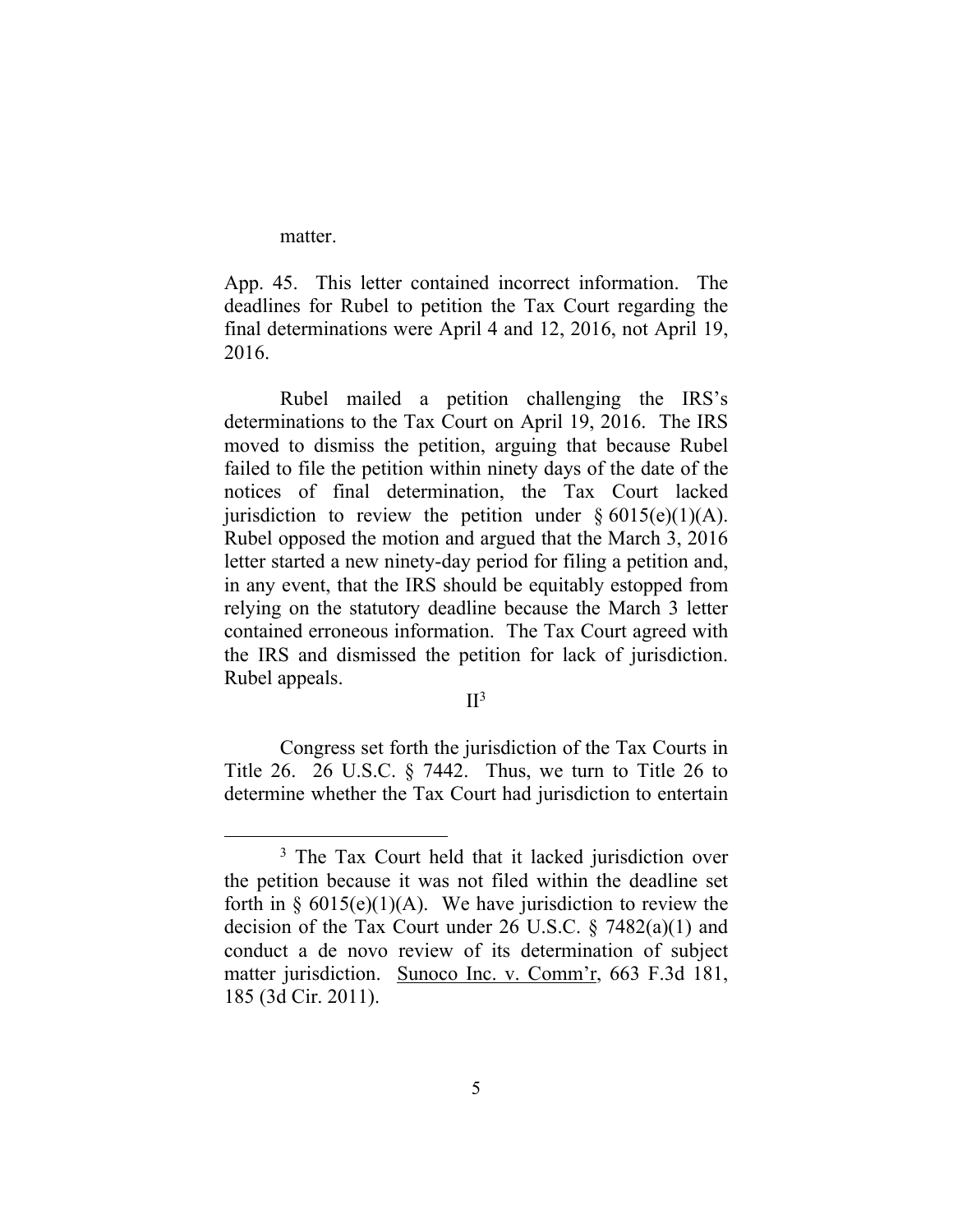Rubel's petition to review the IRS's denial of her request for innocent spouse relief under § 6015. Section 6015 provides:

> In the case of an individual . . . who requests equitable relief[,] . . . the individual may petition the Tax Court (and the Tax Court shall have jurisdiction) to determine the appropriate relief available to the individual under this section if such petition is filed . . . not later than the close of the 90th day after the date [on which the IRS mails notice of its final determination of relief available to the individual].

Id.  $\S$  6015(e)(1)(A). The question in this case is whether the ninety-day deadline in  $\S 6015(e)(1)(A)$  is a jurisdictional requirement or a claims-processing deadline.<sup>4</sup> If § 6015(e)(1)(A) is a claims-processing statute, Rubel's failure to comply with it may be subject to waiver, forfeiture, and equitable tolling. John R. Sand & Gravel Co. v. United States, 552 U.S. 130, 133-34 (2008). If, on the other hand, the deadline in  $\S$  6015(e)(1)(A) is jurisdictional, Rubel's failure to comply with it deprives the Tax Court of the authority to hear the case, "even if equitable considerations would support extending the prescribed time period." United States v. Kwai Fun Wong, 135 S. Ct. 1625, 1631 (2015). Thus, determining that a deadline is jurisdictional has the

<sup>4</sup> A claims-processing statute or rule "promote[s] the orderly progress of litigation by requiring parties to take certain procedural steps at certain specified times." Henderson ex rel. Henderson v. Shinseki, 562 U.S. 428, 435 (2011).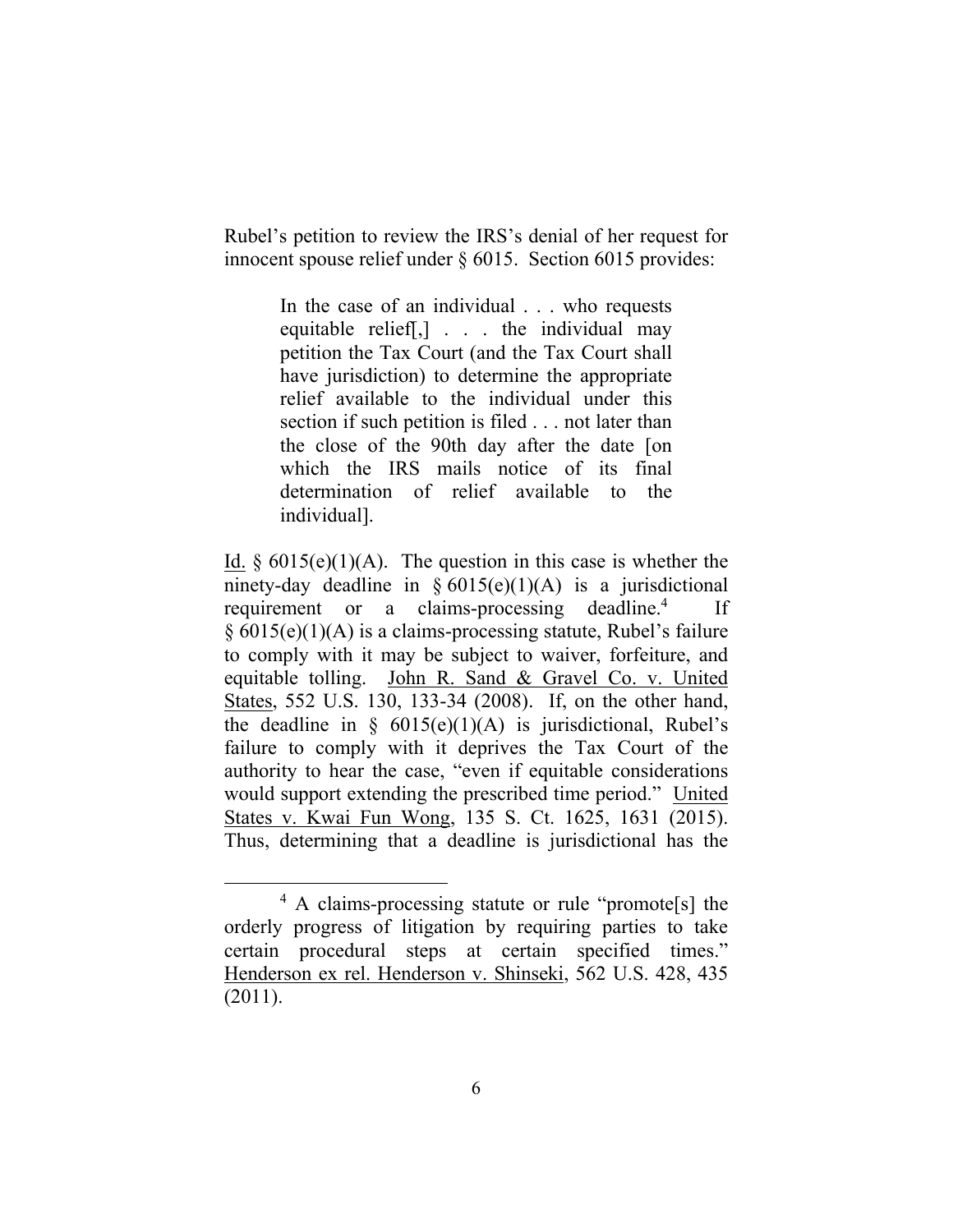important consequence of limiting a court's power to decide a case. See Henderson ex rel. Henderson v. Shinseki, 562 U.S. 428, 435 (2011).

Because of the consequence of deeming a deadline jurisdictional, the Supreme Court has cautioned against "drive by jurisdictional rulings," Arbaugh v. Y&H Corp., 546 U.S. 500, 511 (2006) (internal quotation marks omitted), and has directed that we examine statutes to determine if they "speak in jurisdictional terms or refer in any way to the jurisdiction of the . . . courts," Zipes v. Trans World Airlines, 455 U.S. 385, 394 (1982). As a result, to determine whether a statutory deadline is jurisdictional or claims processing in nature, we examine the "text, context, and relevant historical treatment" of the provision. Reed Elsevier, Inc. v. Muchnick, 559 U.S. 154, 166 (2010). In examining the text, we look at the plain language to determine if it speaks in jurisdictional terms, meaning whether it speaks "to the power of the court rather than to the rights or obligations of the parties."<sup>5</sup> Landgraf v. USI Film Prods., 511 U.S. 244, 274 (1994) (internal quotation marks omitted). One way Congress speaks in such terms is when it clearly labels a requirement as jurisdictional. Reed Elsevier, Inc., 559 U.S. at 166.

Section  $6015(e)(1)(A)$  states that "the Tax Court shall" have jurisdiction" if an individual files a petition in the court no later than ninety days after the IRS mails its notice of final

<sup>&</sup>lt;sup>5</sup> Section 6015(e)(1)(A) embodies the obligation of a litigant to seek relief within ninety days after the IRS's final determination and, embedded within it, explicitly states that the Tax Court has jurisdiction if the petition is filed within that deadline.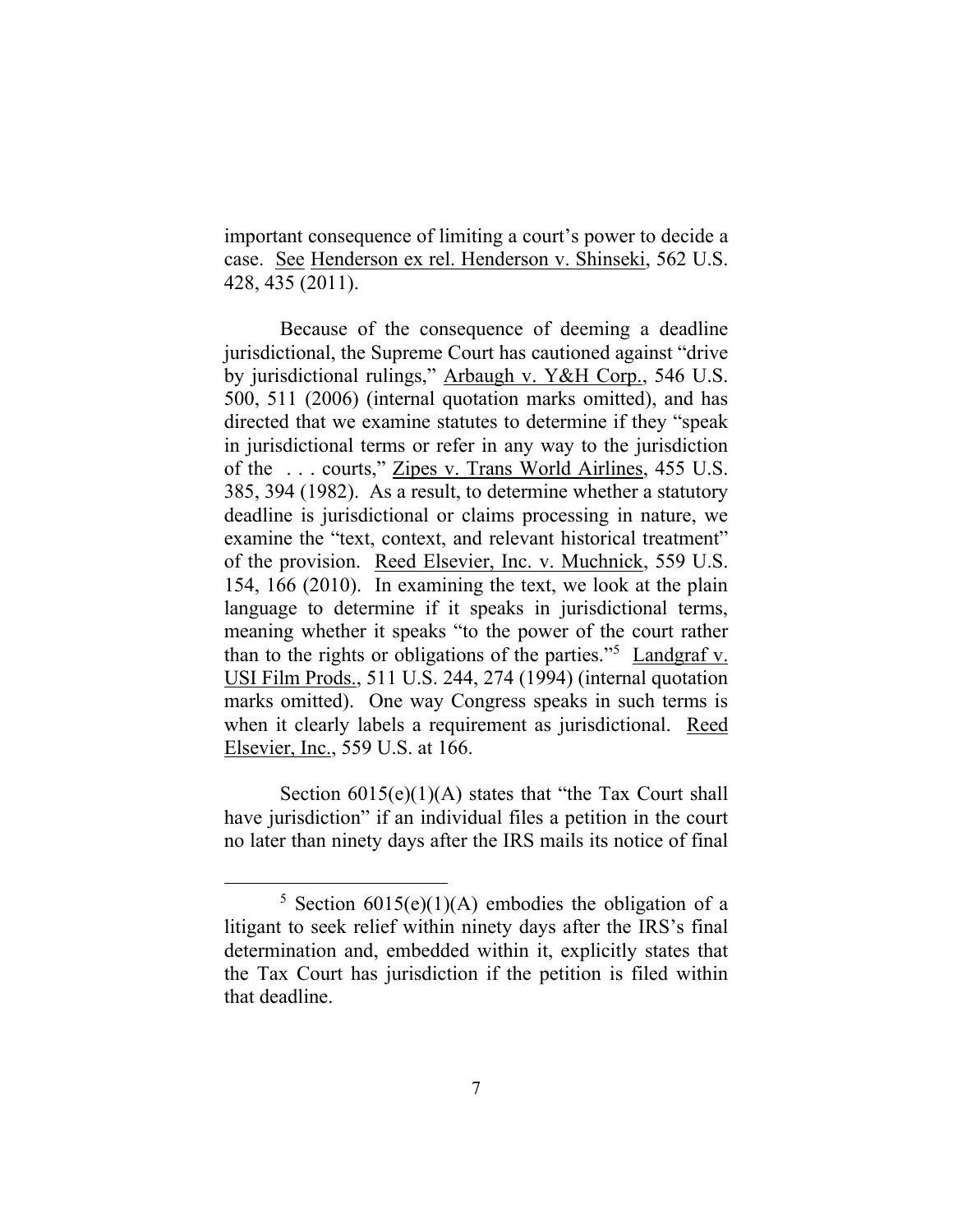determination. For purposes of this analysis, we must presume that Congress knows that the term "jurisdiction" refers to the authority of a court to hear and decide a case and that it deliberately included that word in the statute. Shendock v. Dir., Office of Workers' Comp. Programs, 893 F.2d 1458, 1462 (3d Cir. 1990) (en banc). Therefore, in circumstances like this, where Congress "clearly states that a threshold limitation on a statute's scope shall count as jurisdictional, then courts and litigants will be duly instructed and will not be left to wrestle with the issue." Arbaugh, 546 U.S. at 515-16 (footnote omitted). Accordingly, Congress's explicit statement that  $§ 6015(e)(1)(A)$ 's time limit is jurisdictional means that it is and that the Tax Court lacks authority to consider untimely petitions. 6

While we need not analyze the issue further, other tools of statutory construction bolster our conclusion that §  $6015(e)(1)(A)$ 's time limit is jurisdictional. First, the context of the provision—how §  $6015(e)(1)(A)$  fits within the statute as a whole—shows that it is jurisdictional. See Kwai Fun Wong, 135 S. Ct. at 1628. The statute's grant of jurisdiction to the Tax Court and the time limit for activating that jurisdiction are located within the same provision. See  $\S$ 

<sup>6</sup> Section 6330, which deals with judicial review of tax levy determinations, contains a similarly worded time limitation that our sister circuits have held to be jurisdictional. 26 U.S.C.  $\S$  6330(d)(1) (providing that a "person may, within 30 days of a determination under this section, petition the Tax Court for review of such determination (and the Tax Court shall have jurisdiction with respect to such matter)"); Hauptman v. Comm'r, 831 F.3d 950, 953 (8th Cir. 2016); Gray v. Comm'r, 723 F.3d 790, 793 (7th Cir. 2013).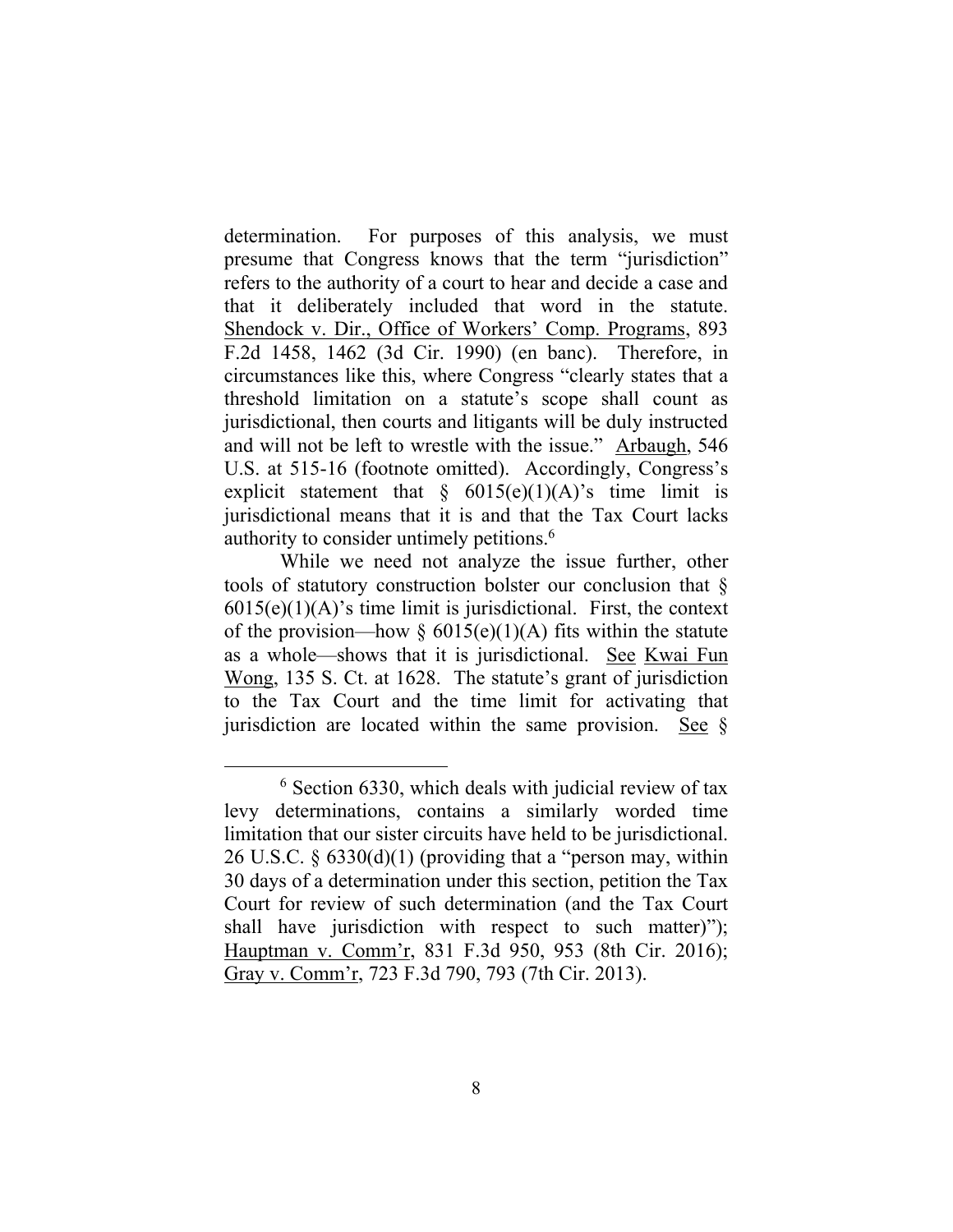6015(e)(1); see also Kwai Fun Wong, 135 S. Ct. at 1628 (observing that when Congress separates a filing deadline from a jurisdictional grant the deadline is often not jurisdictional). Moreover, the provision is located within the same subsection of § 6015 that sets forth other conditions that trigger or limit the Tax Court's jurisdiction.  $§ 6015(e)(3)$ (setting forth the limitations on the Tax Court's jurisdiction); see also Bartman v. Comm'r, 446 F.3d 785, 787 (8th Cir. 2006) (holding that notice of deficiency described in  $6015(e)(1)$  is a jurisdictional prerequisite); Comm'r v. Ewing, 439 F.3d 1009, 1012-13 (9th Cir. 2006) (same). In addition, the filing period and the filing of the petition itself impacts the IRS's ability to begin its collection efforts. More specifically,  $\S 6015(e)(1)(B)(i)$  provides that no levy or collection proceeding can commence during the ninety-day window to petition for relief or, if a petition is filed in the Tax Court, until the Tax Court's decision becomes final. This further reflects that the ninety-day period is meant to allocate when different components of the tax system have the authority to act and further supports the view that  $\S 6015(e)$  is jurisdictional. Thus, the structure of § 6015 reflects Congress's intent to set the boundaries of the Tax Court's authority.<sup>7</sup>

<sup>7</sup> Petitioner relies on Sebelius v. Auburn Reg'l Med. Ctr., 133 S. Ct. 817 (2013), but it does not help her position. The statute at issue there set forth the time-frame within which a healthcare provider had to file an administrative appeal from a Medicare reimbursement determination. The statute provides that the provider "may obtain a hearing" from the administrative board if "such provider files a request for a hearing within 180 days after the notice of . . . final determination." 42 U.S.C.  $\frac{139500(a)(3)}{139500(a)(3)}$ . The Supreme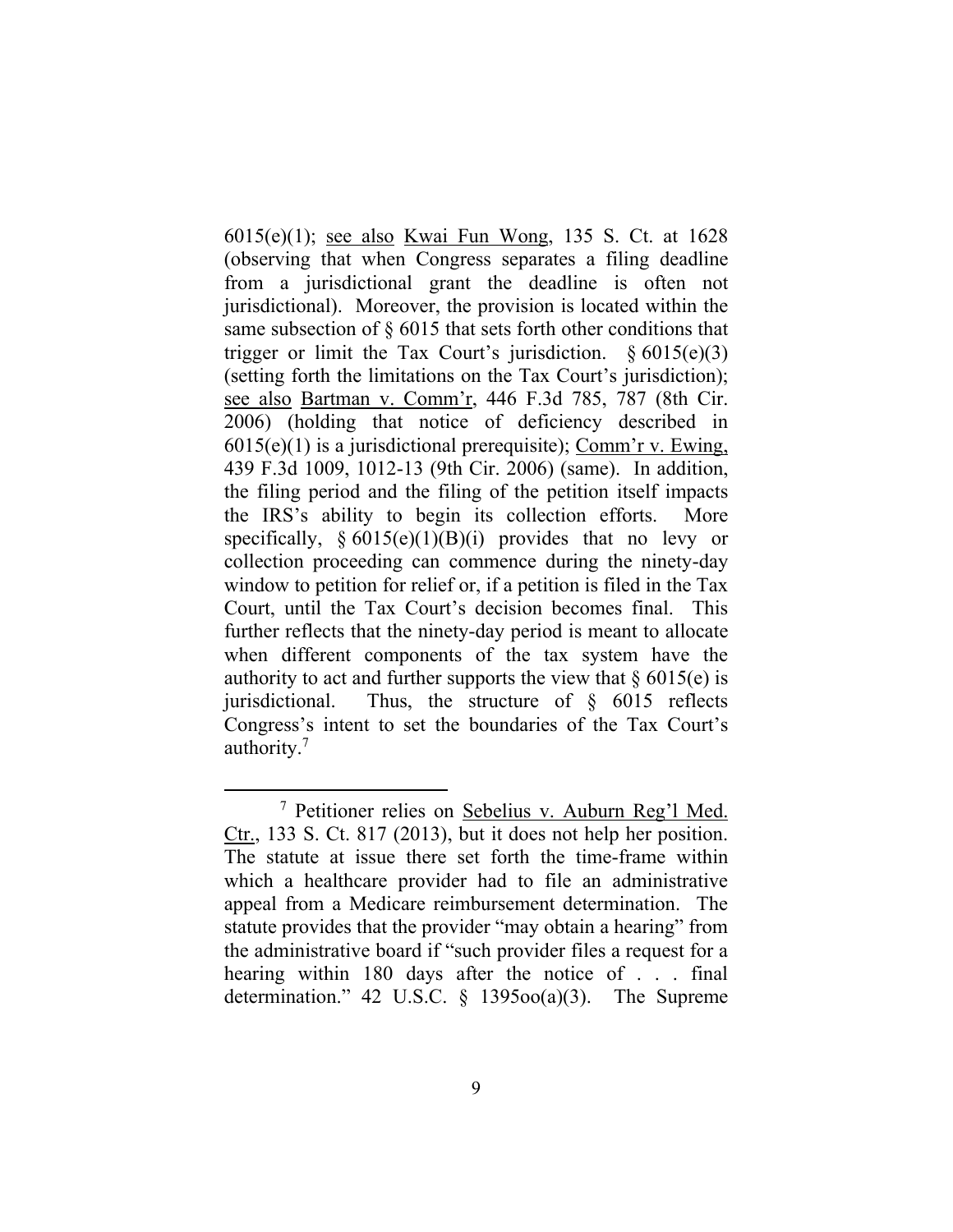Second, the Supreme Court has historically found that filing deadlines in tax statutes are jurisdictional because allowing case-specific exceptions and individualized equities could lead to unending claims and challenges and upset the IRS's need for "finality and certainty." Becton Dickinson & Co. v. Wolckenhauer, 215 F.3d 340, 351 (3d Cir. 2000); accord United States v. Brockamp, 519 U.S. 347, 349-54

 $\overline{a}$ 

Court held that the 180-day deadline was not a jurisdictional deadline because the provision does not "speak in jurisdictional terms" and "contains neither the mandatory word 'shall' nor the appellation 'notice of appeal,' words with jurisdictional import." Auburn Reg'l Med. Ctr., 133 S. Ct. at 824-25; see also V.L. v. E.L., 136 S. Ct. 1017, 1021 (2016) (reviewing a state statute, which sets forth the conditions under which a child with living parents may be adopted, "does not speak in jurisdictional terms" and observing that its use of mandatory language alone is insufficient to deem jurisdictional). Section 6015(e)(1), in contrast, speaks in jurisdictional terms by it use of the word "shall" and "jurisdiction" in the same sentence.

Moreover, while "filing deadlines ordinarily are not jurisdictional," Auburn Reg'l Med. Ctr., 133 S. Ct. at 825, Congress's use of language that "speaks in jurisdictional terms" makes the deadline jurisdictional. It spoke in such terms in  $\S$  6015(e)(1), by using the word "jurisdiction" and structuring the section so jurisdiction is triggered by the timely filing of a petition and its placement of the deadline with other items that related to jurisdiction. As a result, unlike the statute in Auburn,  $\S$  6015 "duly instruct[s]" us to treat the ninety-day deadline as jurisdictional. Arbaugh, 546 U.S. at 515.